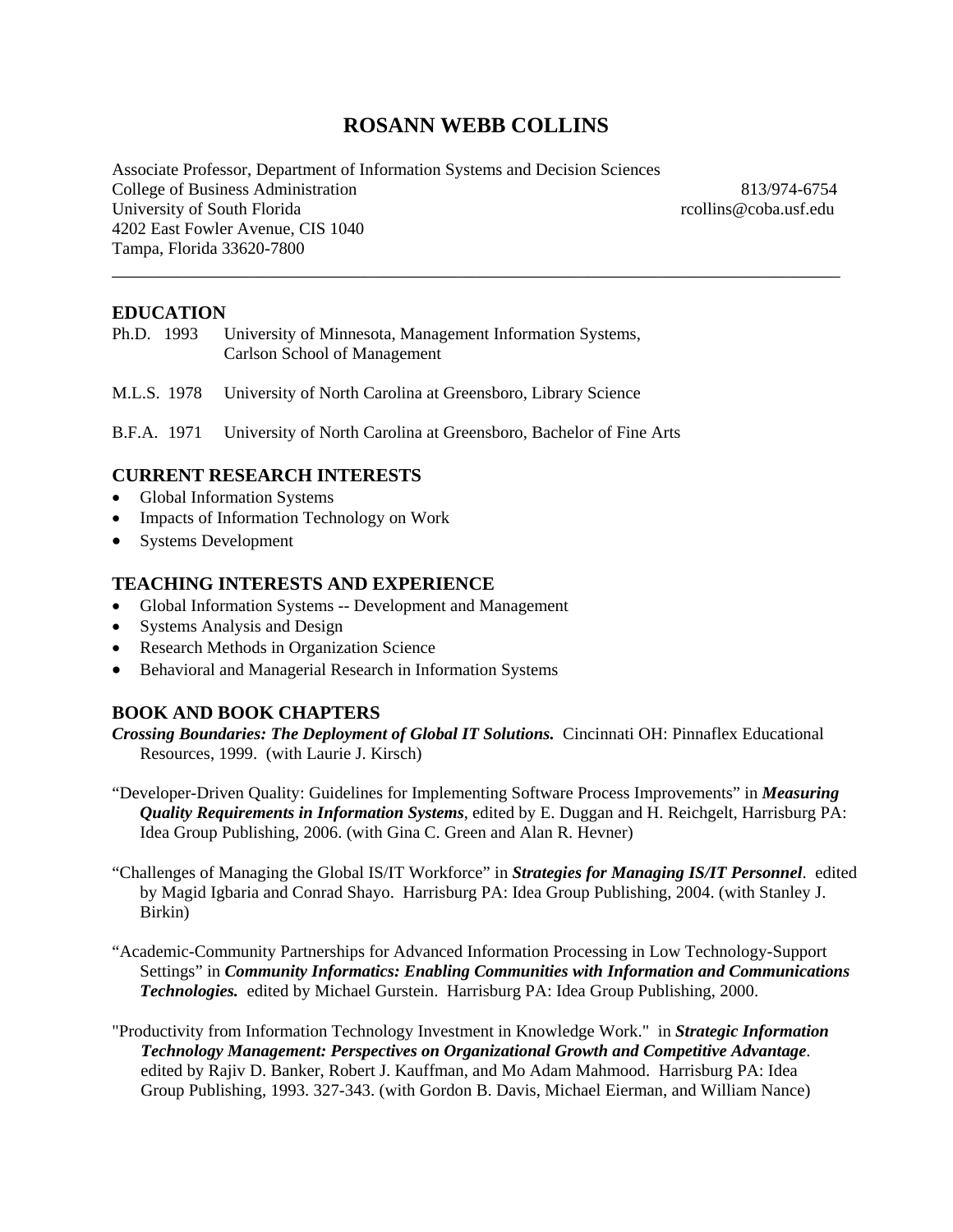## **REFEREED PUBLICATIONS**

- "It's More than Just Use: Investigating Telemedicine Use Quality," to appear in *Decision Support Systems, Special Issue on Decision Support in Medicine*, in press. (with Cynthia LeRouge and Alan R. Hevner) available online via DOI 10.1016/j.dss.2006.02.007
- "Revisiting Global Information Systems Management Education." *Communications of the Association for Information Systems*. October 2005, Volume 16, Article 30. (with Catherine Beise, Fred Niederman, Janet Moody and Jing Quan)
- "Provider Perspectives of Telemedicine Encounter Quality." *International Journal on Healthcare Technology and Management*. 2005, Volume 6, Issue 4-6, 397-419. (with Cynthia LeRouge, Monica Garfield and Alan R. Hevner)
- "The Impacts of Quality and Productivity Perceptions on the Use of Software Process Improvement Innovations." *Information and Software Technology*. June 2005, Volume 47, Number 8, 543-553. (with Gina Green and Alan R. Hevner)
- "Reviewing Software Diagrams: A Cognitive Study." *IEEE Transactions on Software Engineering*, February 2004, Volume 30, Number 4, 82-96. (with Bruce Hungerford and Alan R. Hevner)
- "Perceived Control and the Diffusion of Software Process Innovations." *Journal of High Technology Management Research,* Spring 2004, Volume 15, Number 1. (with Gina Green and Alan R. Hevner)
- "Software Localization for Internet Software: Issues and Methods." *IEEE Software*. March/April 2002, Volume 19, Number 2, 74-80.
- "Product and Project Challenges in Electronic Commerce Software Development."*Database for Advances in Information Systems.* Fall 2002, Volume 33, Number 4, 10-23. (with Alan R. Hevner and Monica J. Garfield)
- "Technology Requirements and Work Group Communication for Telecommuters." *Information Systems Research*. June 2001, Volume 12, Number 2, 155-176. (with France Belanger and Paul Cheney)
- "Distributed Work Arrangements: A Research Framework." *The Information Society: an International Journal*. April-June 1998, Volume 14, Number 2, 137-152. (with France Belanger)
- "The Changing Information Environment." *Journal of the American Society for Information Science*, March 1991, Vol. 42, No. 2, 120-123. (with Detmar W. Straub)
- "Key Information Liability Issues Facing I/S Managers: Software Privacy, Proprietary Databases, and Individual Rights to Privacy." *MIS Quarterly*, June 1990, Vol. 14, No. 2, 143-156. (with Detmar W. Straub)
- "An Experimental Investigation of Software Error Detection by Students." *Journal of Research on Computing in Education*, Summer 1988, Vol. 20, 392-408. (with Kathy Brittain White and Lee Gremillion)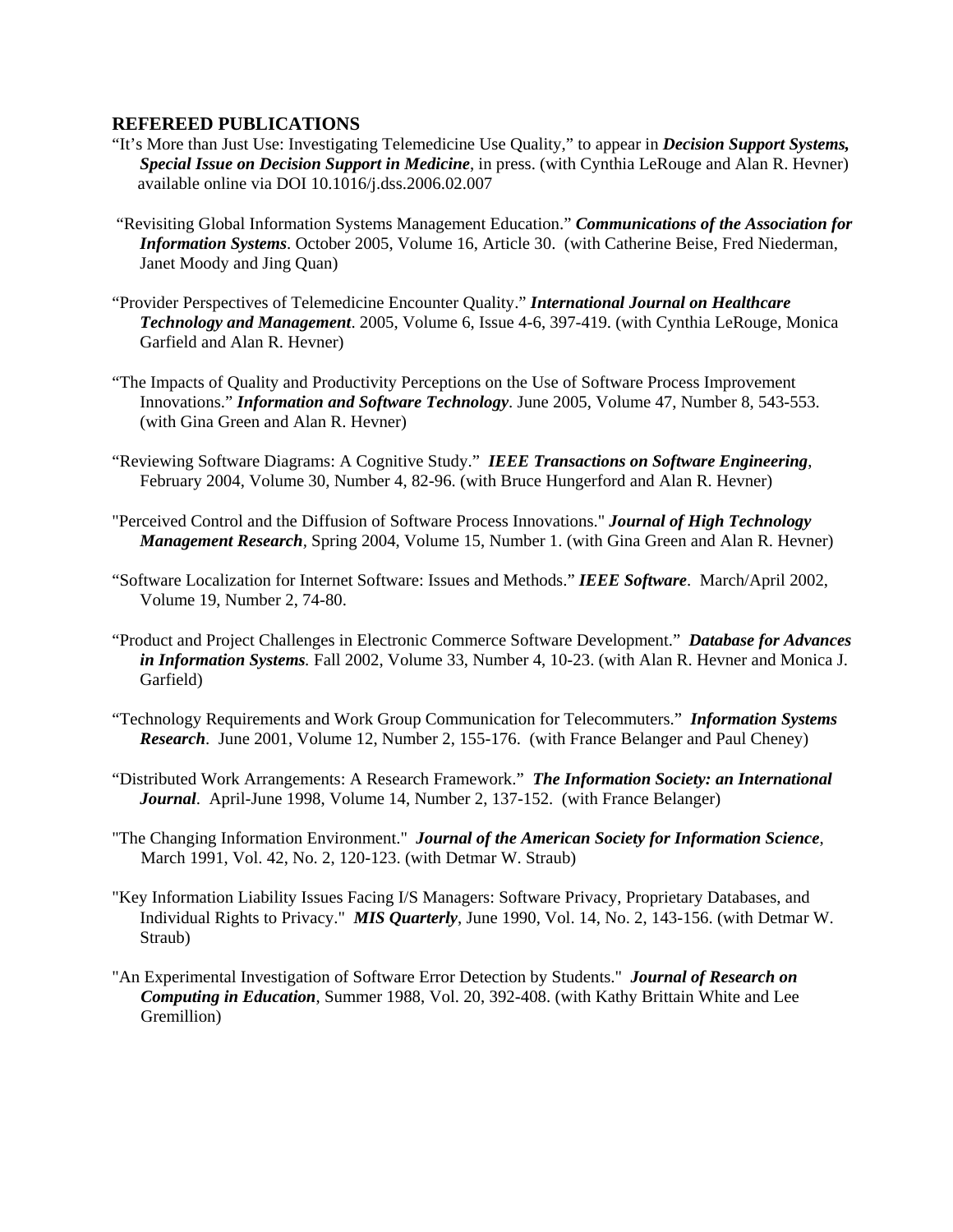# **REFEREED PUBLICATIONS (continued)**

- "Analysis of the Trials and Tribulations of Starting, Maintaining, and Continuing a Student Microcomputer Laboratory." *The Journal of Computer Information Systems*, Winter 1985, Vol. 26, No. 2, 23-30. (with Robert C. Tesch)
- "An Investigation of Componential Skill Relationships in Programming." *AEDS Journal*, Winter 1984, Vol. 18, No. 2, 123-129. (with Kathy Brittain White)
- "An Experimental Investigation Utilizing the Computer as a Tool for Stimulating Reasoning Skills." *AEDS Journal*, Summer 1983, Vol. 16, No. 4, 234-243. (with Kathy Brittain White)
- "The Children's Media Data Bank." *Top of the News*, Winter 1980, 176-180. (with Theodore C. Hines and Lois Winkel)
- "Fear of Success Theory and Librarians: A Preliminary Investigation." *International Library Review*, January 1980, Vol. 12, 49-63. (with Richard Eggleton)

# **FUNDED RESEARCH**

2002. "**Digital Agent Technology: Enabling Implementation of Continuous On-Line Controls to Develop and Monitor Key Performance Indicators**", The Institute of Internal Auditors Research Foundation (with Anita Reed). The grant supports field research on the use of digital agent technology in web-based information cockpits, for both large ERP systems and low volume business applications.

1999. **"Centers for Graduate Scholarship",** Microsoft Corporation (with Joseph Moxley, Bruce Cochrane, and Anita Callahan). This grant supports the development of a suite of computer tools and templates for graduate students and faculty that will enable preparation of electronic theses and dissertations.

1998. "**The Evolutionary Nature of Data Warehouse Development**." The Data Warehousing Institute, matched with I-4 Corridor Matching Funds (with Donald J. Berndt). This field study includes case studies in organizations with important on-going data warehouse projects.

August 1996 - January 1998. "**Coordinating and Controlling the Deployment of Global IT Solutions**." Advanced Practices Council of SIM International Grant (with Laurie J. Kirsch). This grant was awarded on a highly competitive basis, and supported field research that included both telephone interviews and case studies of global IT solutions in over 20 companies.

### **RESEARCH IN PROGRESS**

- "The Impact of Function Extraction Technology on Knolwedge Workers' Program Comprehension" (with Alan R. Hevner, Gwendolyn H. Walton and Richard C. Linger) manuscript in preparation
- "Managing the Communications Gap in Globally Distributed Software Development" (with Michael L. Harris and Alan R. Hevner) manuscript under revision
- "Controlled Experimentation on Adaptations of Pair Programming" (with Madeline A. Domino and Alan R. Hevner) manuscript submitted to a refereed journal January 2006, in second round of reviews
- "Technology-Enabled Service Encounters as Actor Networks" (with Cynthia LeRouge, Monica Garfield and Alan R. Hevner) manuscript in preparation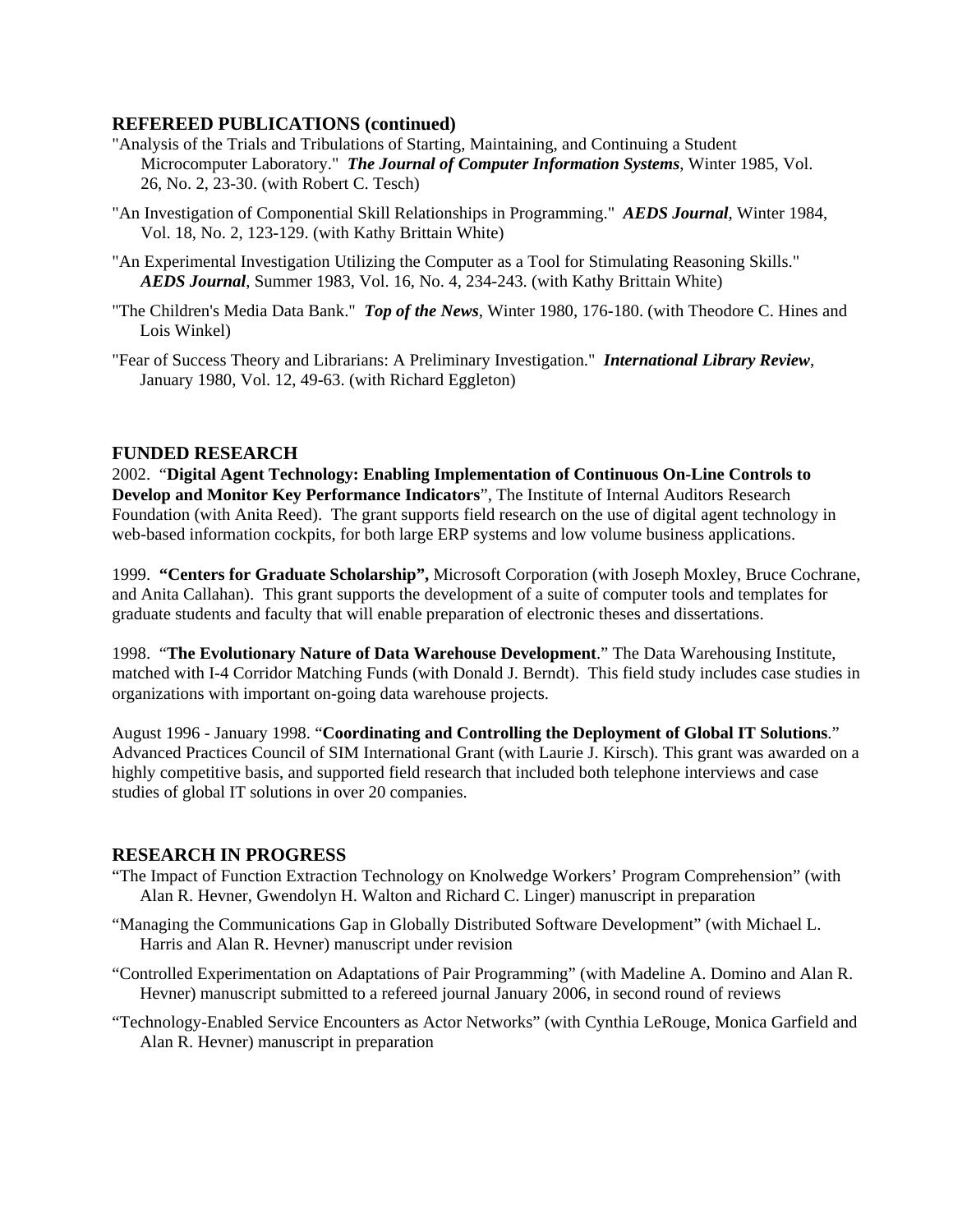## **OTHER PUBLICATIONS AND TECHNICAL REPORTS**

- "The CERT Function Extraction Experiment: Quantifying FX Impact on Program Comprehension and Verification," **Technical Report CMU/SEI-2005-TN-047, Software Engineering Institute, Carnegie Mellon University,** November 2005. (with Alan R. Hevner, Richard C. Linger, and Gwendolyn H. Walton)
- "The Impact of Function Extraction Technology on Next-Generation Software Engineering," **Technical Report CMU/SEI-2005-TR-015, Software Engineering Institute, Carnegie Mellon University,** June 2005. (with Alan R. Hevner, Richard C. Linger, Mark G. Pleszkoch, Stacy J. Prowell and Gwendolyn H. Walton)
- "The Global Information Systems Management Course An Idea Whose Time Keeps Coming." Editorial Preface, *Journal of Global Information Management*, July-September 2006, Vol. 14, No. 3, p. i-iii. (with Catherine Beise, Fred Niederman, Janet Moody and Jing Quan)
- Book Review of *Communications Policy and Information Technology: Promises, Problems and Prospects. Academy of Management Review*, October 2003, Vol. 28, No. 4, p. 673.
- "Using Reflection Papers for Continuous Improvement." *Journal of Information Systems Education*, Vol. 10, Spring 1999, No. 1, 3. (with Craig Van Slyke)
- "Use of Information Technology in Knowledge Work" and "Desktop Publishing", entries in *Blackwell Encyclopedia of Management*, *Encyclopedic Dictionary of MIS*, 1998; 2005, 82-83.
- "Knowledge Work", entry in *The Concise Encyclopedia of Management*, edited by Cary L. Cooper and Chris Argyris. Malden MA: Blackwell Publishers, 1998, 351-352; 2005, 200-202.
- "Global Information Systems and the World Wide Web." Editorial Preface. *Journal of Global Information Management*, Summer 1996, Volume 4, Number 3, 3-4. (with Paul Cheney)
- "Conceptual Model for Research on Knowledge Work." University of Minnesota Management Information Systems Research Center Working Paper 91-10, 1991. (with Gordon B. Davis, Michael Eierman, and William Nance)
- "An Information Technologies Workstation for Schools and Homes: Proximate, Border Zone, and Distant Educational Possibilities for the Future." *Educational Technology*, November 1987, Vol. 27, No. 11, 14+. (with J. Allen Watson and Sandra L. Calvert)
- "The Computer Camp Approach to Introducing Children to Computers." *Educational Technology*, June 1984, Vol. 24, 29-32. (with Kathy Brittain White)
- "Library Applications of Microcomputers." *ACCESS: Microcomputers in Libraries*, November 1981. Also published in *AEDS Monitor* and distributed by the New York State Library and the Minnesota Educational Computing Consortium. (with Theodore C. Hines, Francis Harvey and Lois Winkel)
- "Microcomputers and the Serials Librarian." *The Serials Librarian*, 1980, Vol. 4, No. 3, 275-279. (with Theodore C. Hines and Lois Winkel)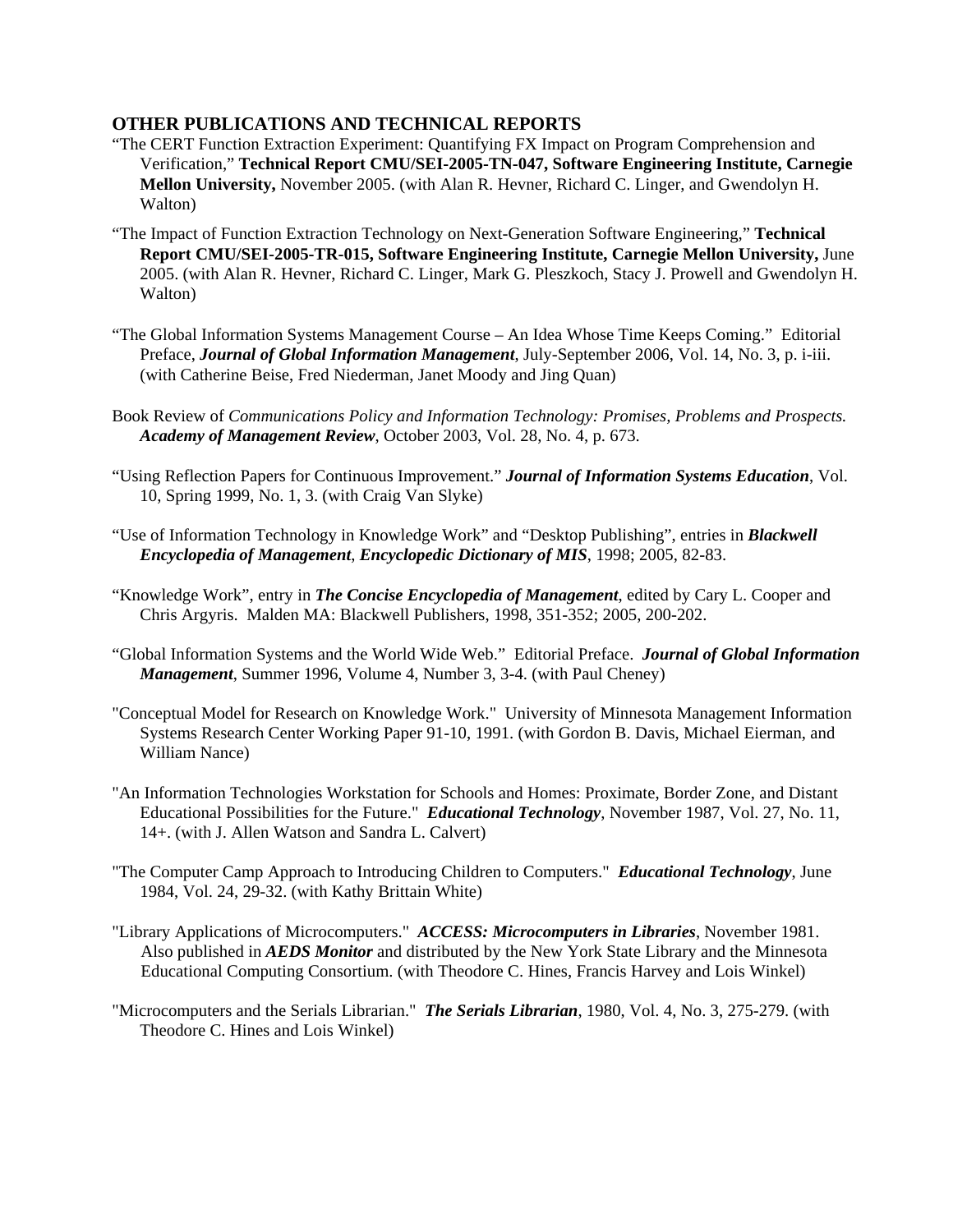## **REFEREED CONFERENCE PROCEEDINGS**

- "The Impact of Culture on Global Information Markets for Software Cost Estimation" (with Areej Hussein and Donald Berndt) *Global Information Technology Management Association Conference***,** Orlando FL., June 11-13, 2006.
- "Information Sharing in Virtual Teams: An Experiment" (with Delmar Nagy) *Global Information*  **Technology Management Association Conference**, Orlando FL., June 11-13, 2006.
- "Controls in Flexible Software Development" (with Michael Harris and Alan R. Hevner) *Thirty-Ninth Hawaii International Conference on System Sciences (HICSS-39).* Hawaii, January 4-7 2006**.**
- "Managing Technology Service Encounters: Provider Perspectives of Telemedicine Encounter Quality" (with Cynthia M. Lerouge, Monica Garfield, and Alan R. Hevner) *AMCIS 2004 Conference,* New York City NY, August 6-8, 2004.
- "An Experiment in Collaborative Programming: How Distributed Cognition Impacts Performance Outcomes" (with Madeline Domino, Tim Klaus and Alan R. Hevner) *AMCIS 2004 Conference,* New York City NY, August 6-8, 2004.
- "Global Information Systems Management: What is it and How Should We Teach it?" (with Catherine Beise, Fred Niederman, Janet Moody and Jing Quan) panel at *AMCIS 2004 Conference,* New York City NY, August 6-8, 2004.
- "A Within-Firm Framework for Assessing Feasibility of Global IS/IT" (with Tim Klaus) *Global Information Technology Management Association Conference*, San Diego CA., June 13-15, 2004.
- "Social and Technical Quality Attributes in a Telemedicine Encounter: Contrasting Perspectives." (with Cynthia LeRouge, Alan R. Hevner, and David Law) *American Telemedicine Association 2004*, Ninth Annual Meeting and Exposition, Tampa, Florida, May 2004. (Abstract published in the Telemedicine Journal and e-Health, 2004, Volume 10, Supplement)
- "Telemedicine Encounter Quality: Comparing Patient and Provider Perspectives of a Socio-Technical System." (with Cynthia LeRouge, Alan R. Hevner, Monica Garfield and David Law) *Thirty-Seventh Hawaii International Conference on System Sciences (HICSS-37).* Hawaii, January 5-8, 2004. Winner of Best Paper Award in the Information Technology in Health Care Track
- "Personality and Information Systems Development Teams Is There a Link With Performance?" (with Ken Trimmer, Madeline Domino, and Richard Will) *International Conference on Informatics Education & Research* in Seattle, Washington, December 12-14, 2003.
- "The Impacts of Process Structure, Communication, and Coordination on Software Project Estimation," *Proceedings of the 18th International Forum on COCOMO and Software Cost Modeling*, Los Angeles, October 2003. (with Michael Douglas and Alan R. Hevner)
- "Are Two Heads Always Better Than One in Collaborative Programming?" (with Keith Garrison and Madeline Domino) *Proceedings of the AMCIS 2003 Conference*, Tampa FL, August 3-6, 2003.
- "Conflict in Collaborative Software Development." (with Madeline Domino, Alan R. Hevner, and Cynthia Cohen) *Proceedings of the 2003 ACM SIGCPR/SIGMIS Conference*, Philadelphia PA, April 10-12, 2003.
- "System Dynamics and Case Research: Triangulation in Software Development," *Proceedings of the International Symposium on Research Methods*, Barcelona, Spain, December 2002, pp. 12-13. (with Michael Douglas and Alan R. Hevner)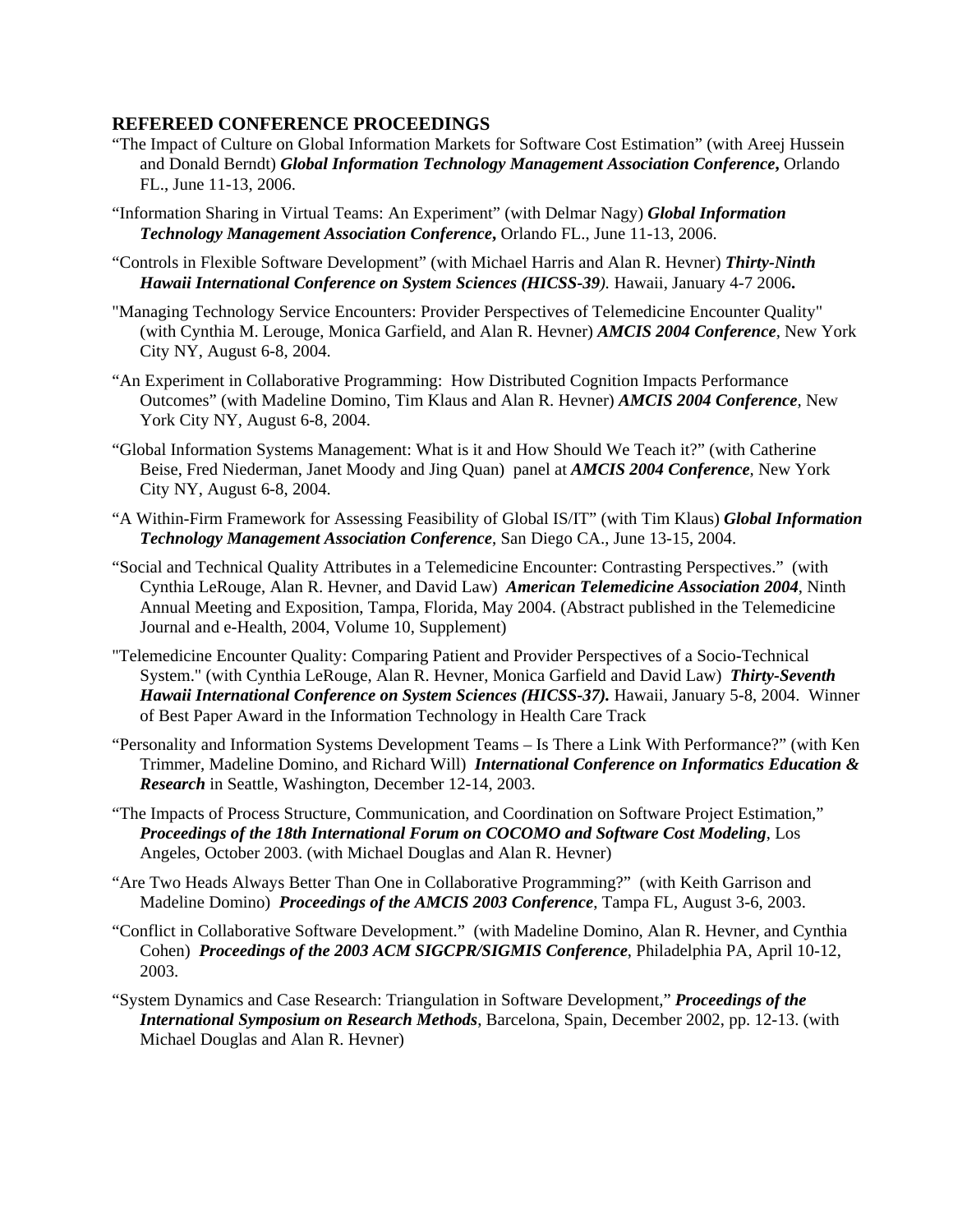## **REFEREED CONFERENCE PROCEEDINGS** (continued)

- "Intercultural Work Assignments in Global Software Development: Preparation for Entry and Re-entry" (with Stanley Birkin) *Proceedings of the 2002 ACM SIGCPR Conference***,** Kristiansand Norway, May 14-16, 2002.
- "Applying Agile Software Development Processes to Global Virtual Teams: A Study of Communication Modalities" (with Madeline Domino and Alan Hevner)*Proceedings of the 2002 ACM SIGCPR Conference*, Kristiansand Norway, May 14-16, 2002.
- "Investigating Behavioral Factors Affecting Software Testing: A Test Bed Approach." (with Harold W. Webb) *First International Symposium on Research Methods*, Las Vegas, Nevada, April 3, 2002.
- "The Impact of Controlled Language for Automatic Translation: Effective Global Communications" (with Michael J. Douglas) *Proceedings of the Americas Conference on Information Systems*, Boston Massachusetts, August 2-5, 2001.
- "Software Localization: Issues and Methods" *Proceedings of the 9th European Conference on Information Systems*, Bled Slovenia, June 27-29, 2001. (Best Paper in Track Award)
- "Information Systems Development: Can There be "Good" Conflict?" (with Ken Trimmer and Ellis Blanton) *Proceedings of the 2000 ACM SIGCPR Conference***,** Chicago Illinois, April 6-8, 2000, 174-179.
- "Academic-Community Partnerships for Advanced Information Processing in Low-Technology Support Settings" *Proceedings of the Americas Conference on Information Systems*, Milwaukee Wisconsin, August 13-15, 1999.
- "The "New" Contract Between IS Employees and Organizations: Workplace and Individual Factors." (with Mary B. Burns) *Proceedings of the 1998 ACM SIGCPR Conference***,** Boston Mass, March 26-28, 1998, 180-183.
- "End User Training: A Decade of Research." (with Creggan Gjestland, Craig Van Slyke, and Paul Cheney) *Proceedings of the 12th Annual Conference of IAIM*, Atlanta Georgia, December 12-14, 1997, 368-378.
- "Trust Between Users and Their Intelligent Agents." (with Craig Van Slyke) *Proceedings of the Decision Sciences Institute Conference*, Orlando Florida, Nov. 1996.
- "Transforming Scholarly Publishing: A Demonstration of Hypermedia Delivery of IS Research." (with Craig Van Slyke) *Proceedings of the Americas Conference on Information Systems*, Phoenix Arizona, August 16-18, 1996, 906-908.
- "Identifying Candidates for Successful Telecommuting Outcomes." (with France Bélanger) *Telecommuting '96*, Jacksonville Florida. This paper was revised and published in *The Information Society.*
- "Innovative Solutions: Incorporating 'Lead Users' in Systems Development." (with Mary B. Burns) *Proceedings of the Decision Sciences Institute Conference*, Boston Massachusetts, Nov. 1995.
- "Antecedents and Manifestations of Conflict in Information Systems Development." (with Dianne H. Jordan) *Proceedings of the Inaugural Americas Conference on Information Systems*, Pittsburgh Pennsylvania, August 25-27, 1995, 232-234.
- "An Interactionist Approach to Complexity in Computer-Supported Knowledge Work." (with Gina C. Green) *Proceedings of the Inaugural Americas Conference on Information Systems*, Pittsburgh Pennsylvania, August 25-27, 1995, 83-85.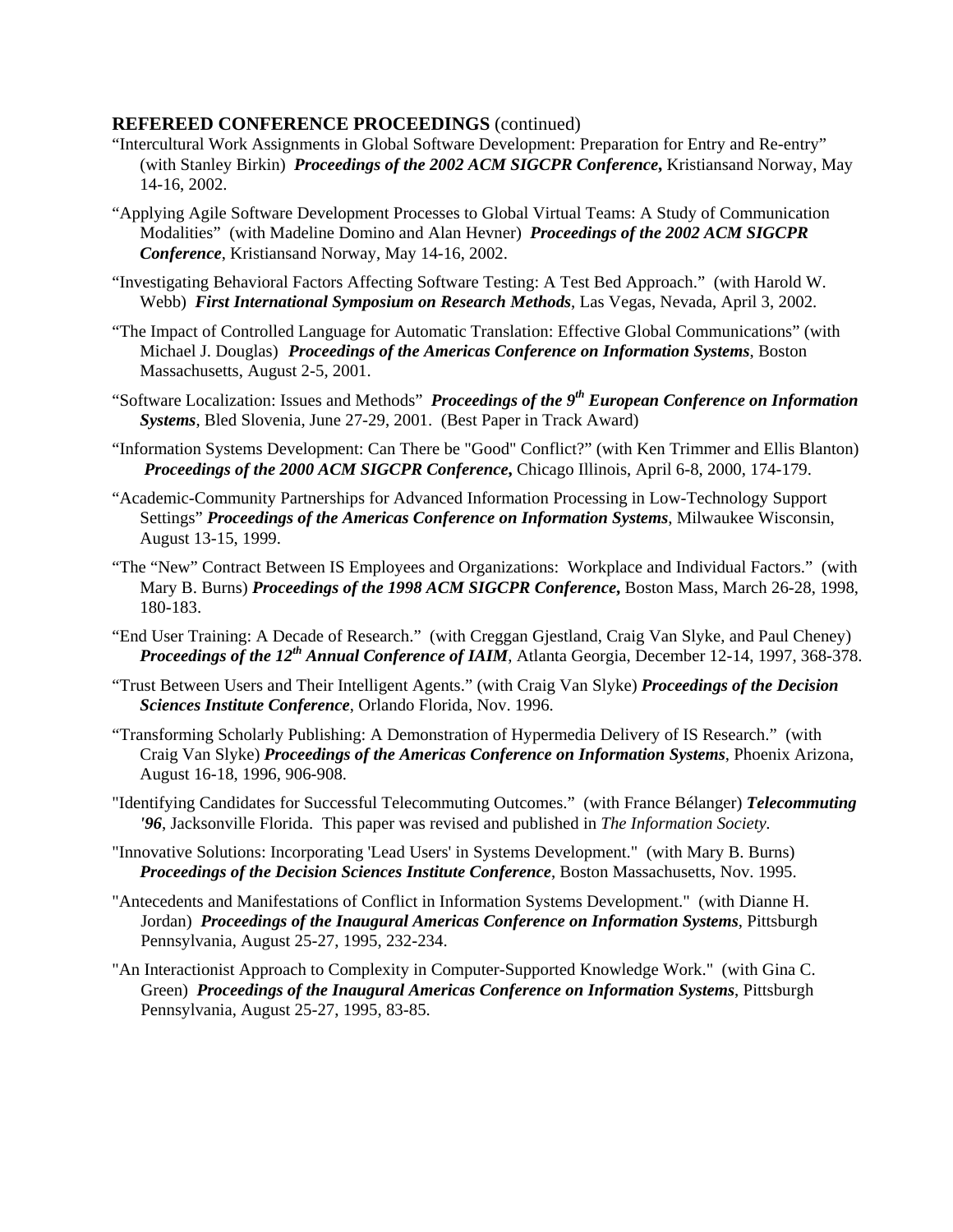## **REFEREED CONFERENCE PROCEEDINGS** (continued)

- "Organizational Citizenship Behavior in the IS Context: A Research Agenda." (with Mary B. Burns) *Proceedings of the Inaugural Americas Conference on Information Systems*, Pittsburgh Pennsylvania, August 25-27, 1995, 157-159.
- "Faculty Support Services: A Transformer between User Needs and a Changing Technology." *Proceedings of the ACM SIGUCCS XIV Conference*, Montreal Canada, Sept. 27-Oct. 1 1986, 455- 458.
- "Strategies for Supporting Diversity in End User Computing." *Proceedings of the Information Systems Education Conference*, Atlanta Georgia, Oct. 25-26 1986, 179-183.

# **RESEARCH PRESENTATIONS**

- "Data Acquisition and Analysis Using Office 2000"(with Bruce Cochrane) Workshop for the **Third International Symposium on Electronic Theses and Dissertations: Applying New Media to Scholarship.** St. Petersburg Florida, March 16-19, 2000.
- *Cognitive Costs of Information Technology Use*, IS/DS Workshop, Carlson School of Management, **University of Minnesota**, June 1994
- *Is Planning for Information Technology Use in Knowledge Work Tasks Critical to Performance?* **TIMS/ORSA Joint National Meeting**, Nashville Tennessee, May 1991
- *Strategies of Faculty Development in the Use of Microcomputers*   **Conference on Faculty Development in the Small College**, Coastal Carolina College, November 1986
- *Microcomputers as an Educational Research Tool*  **North Carolina Educational Research Association**, Greensboro NC, November 1981

### *Children's Media Data Bank*

 **International Conference on Data Bases in the Humanities and Social Sciences**, Dartmouth College, August 1979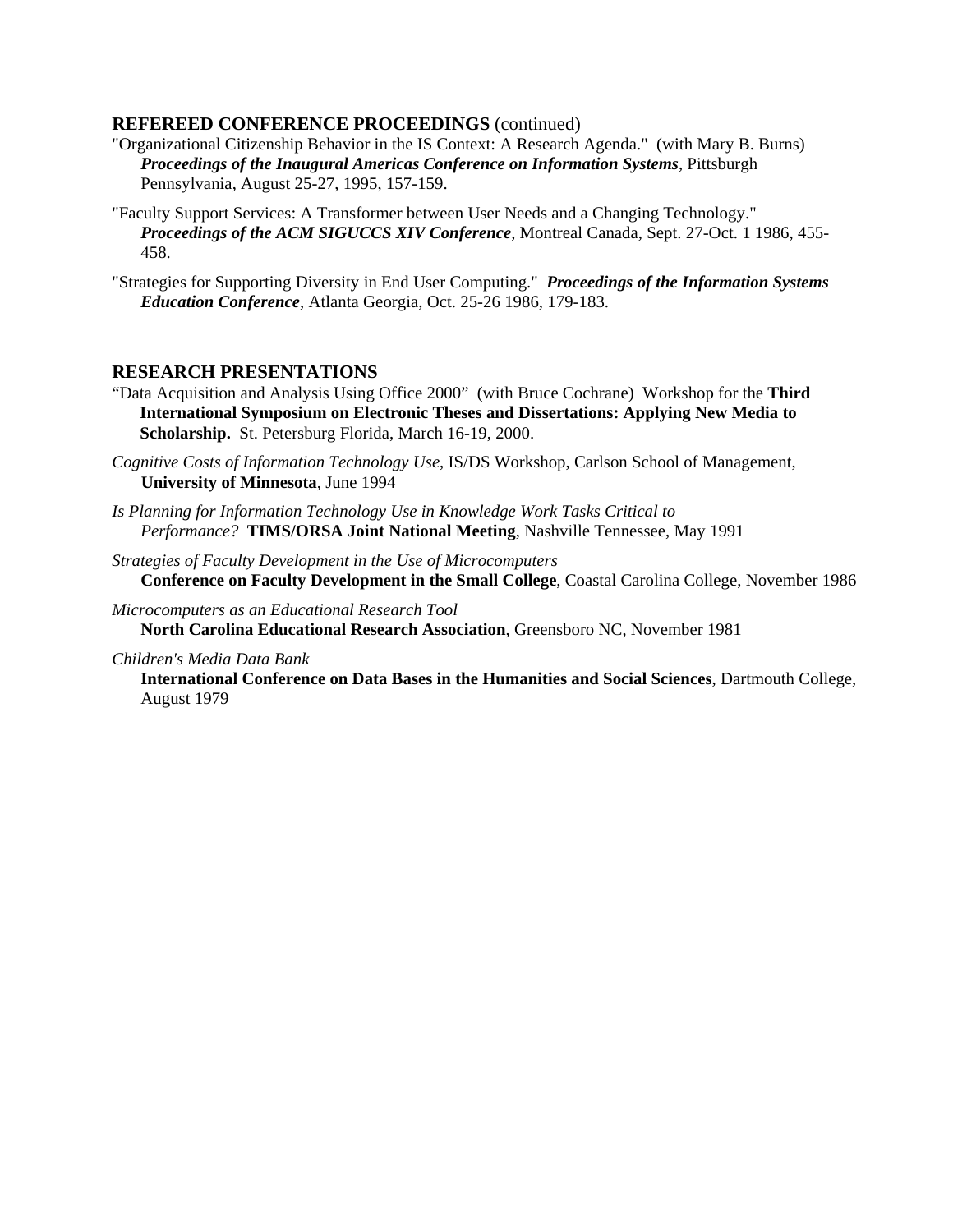# **PRESENTATIONS TO PRACTITIONERS**

Presentations to the **Advanced Practices Council of SIM International**:

- *Proposal Presentation: Control and Coordination Issues in Global IT Solutions*, July 1996, Chicago Illinois
	- *Coordinating and Controlling the Development of Global IT Solutions*, October 1996, Baltimore Maryland

*Global IT Solutions: Motivations, Strategies and Challenges*, January 1997, Atlanta Georgia *The Deployment of Global IT Solutions*, September 12, 1997, Chicago Illinois *Final Results: The Deployment of Global IT Solutions*, January 1998, St. Petersburg Florida

- *Instructional Techniques for Introduction to Data Processing Teachers*  **North Carolina Vocational Education Conference**, Charlotte NC, July 1983 and July 1984
- *The Microcomputer Revolution and Librarians* (Keynote speech)  **Kentucky Library Association**, Academic Librarians Section Annual Meeting, Eastern Kentucky University, April 1983
- *Library Applications of Microcomputers in Higher Education*  **Charleston Consortium of Higher Education**, Charleston SC, April 1983
- *Applications of Microcomputers in Technical Services*  **Iowa Library Association Annual Meeting**, Des Moines Iowa, October 1982
- *Programming for Librarians* (with Theodore C. Hines)  **Library and Information Technology Association Annual Meeting**, Milwaukee WI, October 1982
- *Technology in Education* (with Theodore C. Hines and Francis Harvey)  **North Carolina State School Boards Association**, Wilmington NC, November 1981
- *Uses of Microcomputers in School Media Centers* (with Theodore C. Hines)  **National Meeting of State School Media Supervisors**, Baltimore Maryland, March 1979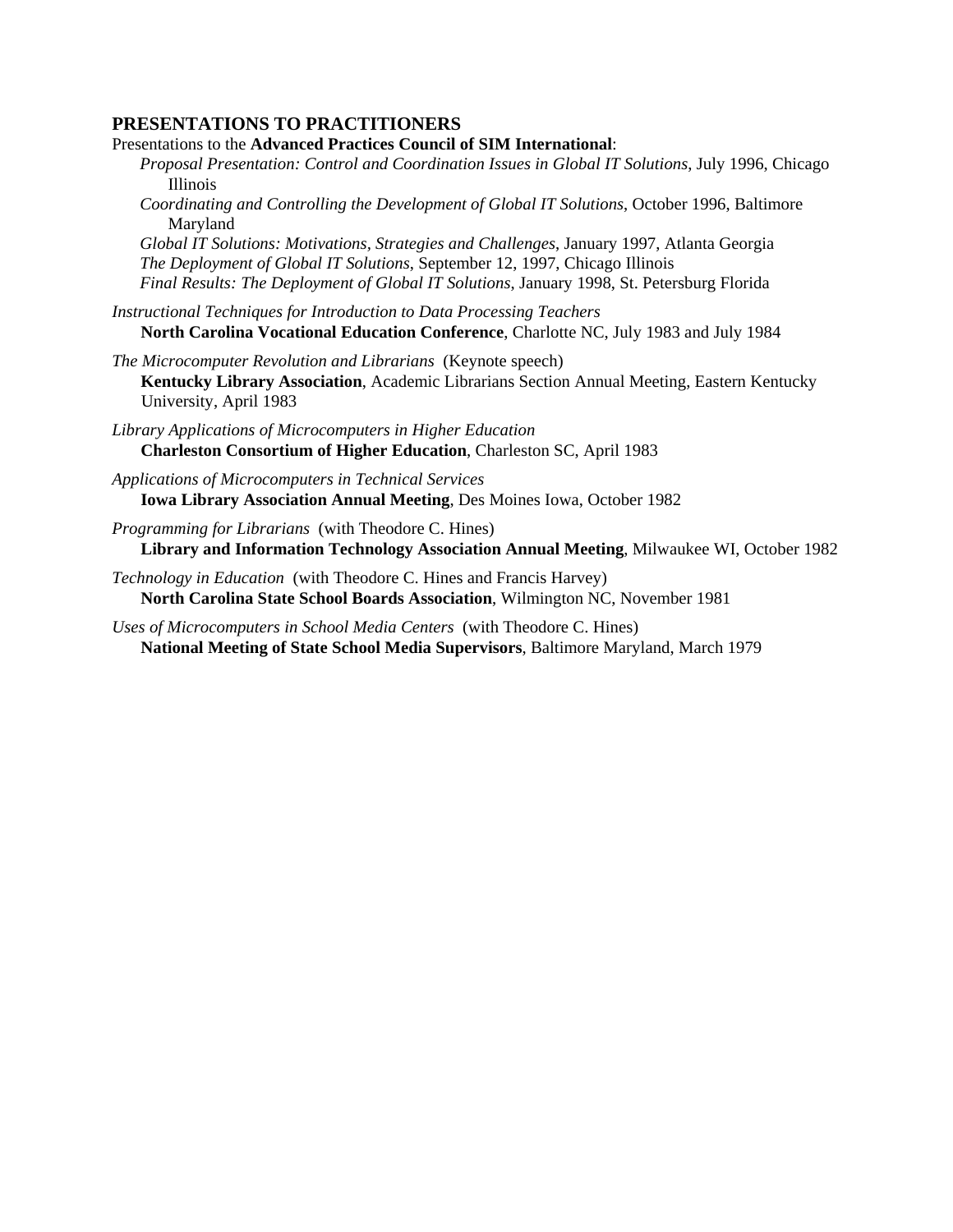# **ACADEMIC EXPERIENCE**

# **1992-present Department of Information Systems and Decision Sciences, College of Business Administration, University of South Florida, Assistant Professor 1993-1999; Associate Professor 1999-**

- Courses Taught: Systems Analysis and Design (undergraduate and MBA) Advanced Systems Analysis and Design (undergraduate) Global Information Systems (undergraduate and graduate MBA and MS/IS) Management Information Systems (MBA, executive MBA, distance learning) Management of Information Resources (undergraduate) Research Methods (Ph.D. seminar) Seminar on MIS Organizational Research (Ph.D. seminar) MIS Conceptual Foundations (Ph.D. seminar) Management of the MIS Function (graduate)
- **2005-present Visiting Scientist, Software Engineering Institute, Carnegie Mellon University** Research Project on Function Extraction Technology in Program Comprehension

**1987-1992 Research Assistant and Instructor; Carlson School of Management, University of Minnesota** Courses Taught: Information Systems and Decision Sciences (Core MBA Course Laboratory) Fundamentals of Information Development and Use (Undergraduate Core) Introduction to Computer Based Graphics (Undergraduate Elective) Introduction to Spreadsheets (Undergraduate/Extension Elective)

### **1985-1987 Trainer/Consultant**

# **Academic Computer Center, University of North Carolina, Greensboro**

Responsibilities included curriculum design and instruction of all seminars on computing for faculty and staff, consultation with faculty and staff on individual and departmental computing needs, participation in computer center management

# **1983-1985 Instructor, School of Business and Economics, University of North Carolina,Greensboro**

Courses Taught: Introduction to Business Information Systems (Undergraduate Core) Microcomputers in Business (Requirement for Undergraduate MIS majors)

### **1981-1983 Teaching Assistant, School of Education, University of North Carolina, Greensboro**

Courses Taught: Introduction to Library Automation (Graduate Core)

Introduction to Computers in Education (Graduate Elective)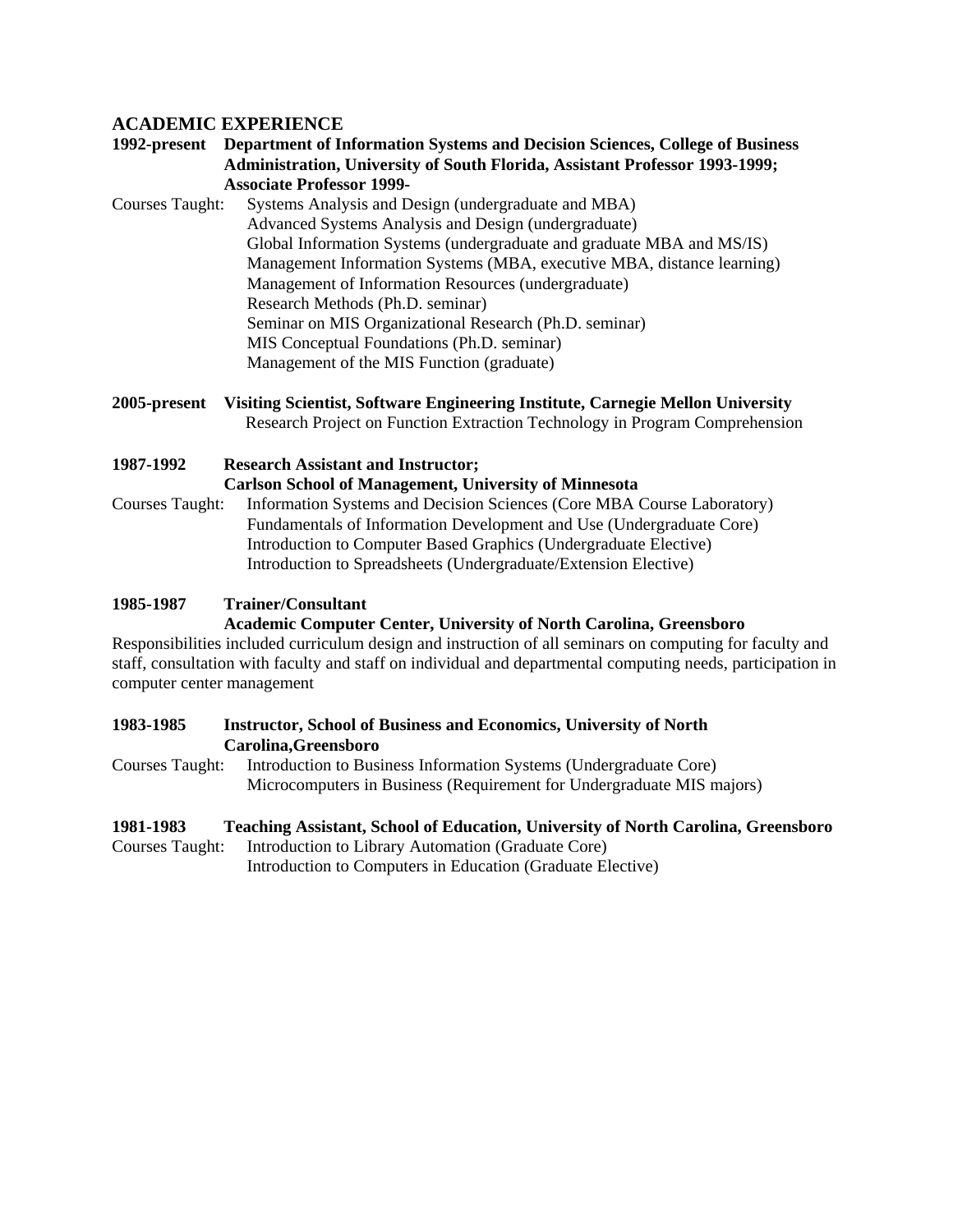# **Ph.D. COMMITTEES**

France Bélanger, MIS, **co-advisor**, completed July 1997 Bruce Hungerford, MIS, **co-advisor**, completed January 2002 Madeline Domino, MIS, **co-advisor**, completed Fall 2004 Michael Douglas, MIS, **co-advisor**, completed Summer 2006 Gary Poe, MIS, **co-advisor**, proposal in development Michael Harris, MIS, **co-advisor**, completed Summer 2006 Dianne Jordan, MIS, member, completed May 1994 Thomas Schambach, MIS, member, completed August 1994 Linda Nelsestuen, Accounting, member, completed June 1996 Karen Kennedy, Marketing, member, completed July 1997 Michael Harkness, Accounting, member, completed 1999 Gina Green, MIS, member, completed Summer 1998 Christy Communale, Accounting, member, completed Spring 1999 Henry Efebera, Accounting, member, completed Fall 1998 Tanya Benford, Accounting, member, completed Summer 2000 Ken Trimmer, MIS, member, completed Fall 2000 Jude Edminister, Rhetoric, member, completed Spring 2002 Linda Gipson, Public Health, member, proposal defended Spring 2003 Leroy Robinson, Marketing, member, completed Summer 2001 Phyllis Sweeney, Education, member, completed Summer 2004 John Fisher, MIS, member, completed Spring 2002 Cynthia LeRouge, MIS, member, completed Summer 2003 El-Hussein El-Masry, Accounting, member, completed Fall 2003 Anita Reed, Accounting, member, proposal defended Spring 2006 Antoinette Lynch, Accounting, member, completed Summer 2004 Sandra Newton, MIS, member, completed Spring 2006 Matthew D. Barton, Rhetoric, member, completed Summer 2005 Monica Tremblay, MIS, member, proposal in development Carolyn Holton, MIS, member, proposal in development

# **CONSULTING EXPERIENCE**

- 2000 Creation of business plan and technology development WorldTelehealth
- 1993 Planning for end user support program and support -- AlliedSignal Corporation
- 1979-1985 Workshops and in-service training for librarians and teachers on the uses of computers in libraries and education; Selected sites: Salem College, Fayetteville Technical Institute, Wake County Schools, Greensboro City Schools, Southern Coalition for Educational Equity
- 1979-1983 Computer-based thesaurus and index production National Criminal Justice Manpower Center, Sam Houston State University; Department of Defense; State Library of North Carolina; Women Studies Abstracts, Rush Publishing Company